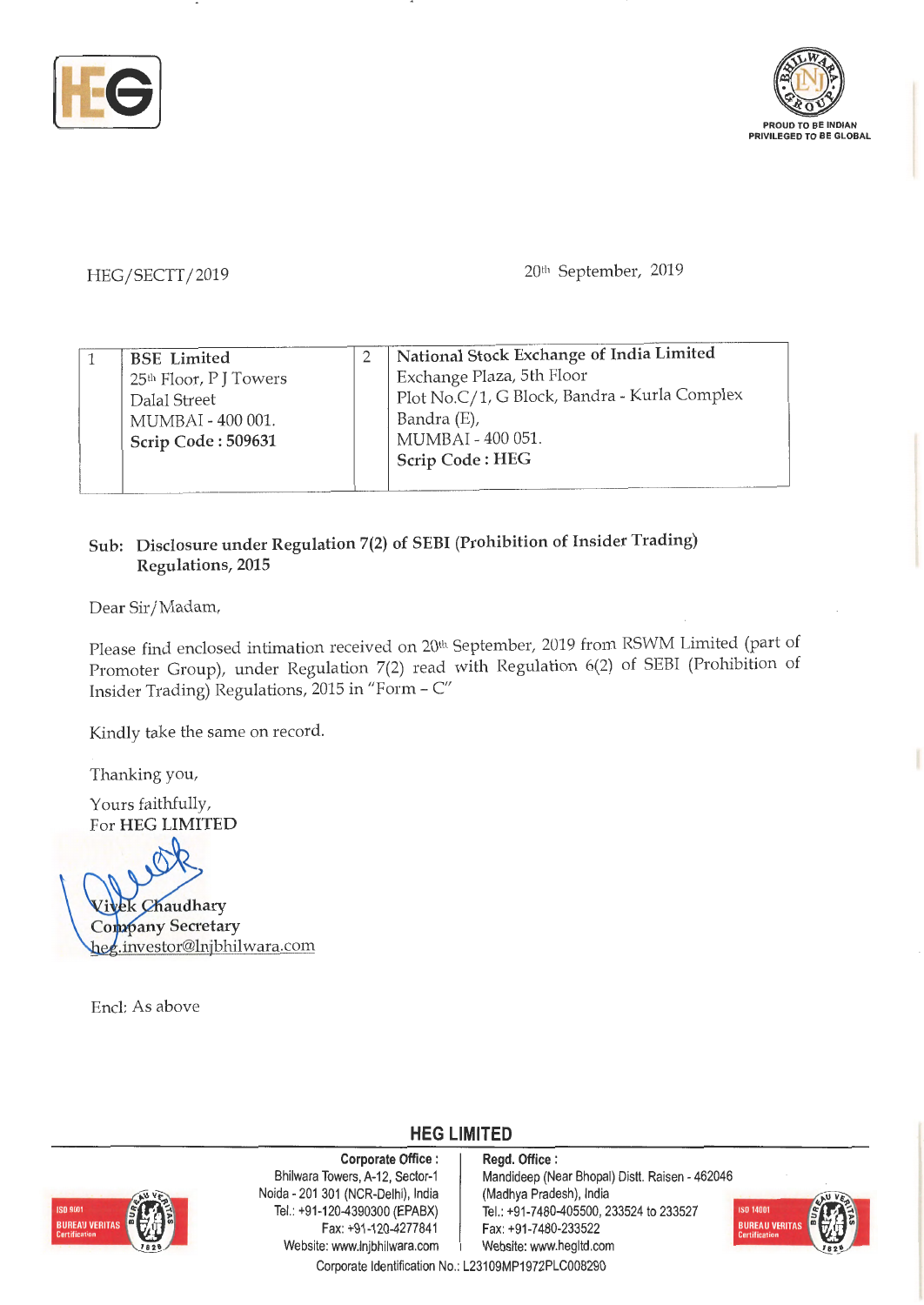



RSWM/ September 20, 2019

HEG Limited Bhilwara Towers, A-12, Sector-I, Noida-201301 UTT AR PRADESH

## **Sub.: Disclosure in Form C under Regulation 7(2) of the SEBI (Prohibition of Insider Trading) Regulations, 2015.**

Dear Sir,

Please find herewith Form "C" disclosure under Regulation 7(2) read with regulation 6(2) of the SEBI (Prohibition of Insider Trading) Regulations, 2015.

Kindly acknowledge receipt of the same.

Thanking you,

Yours faithfully, For **RSWM LIMITED** 

**SURENDER GUPTA COMPANY SECRETARY** 

Encl.: As above

(Formerly Rajasthan Spinning & Weaving Mills Limited)

**Corporate Identification Number:** L 17115RJ1960PLC008216

| <b>Corporate Office:</b>           | Regd. Office:                              |
|------------------------------------|--------------------------------------------|
| Bhilwara Towers, A-12, Sector-1    | Kharigram, Post Office Gulabpura - 311 021 |
| Noida - 201 301 (NCR-Delhi), India | Distt. Bhilwara, (Rajasthan), India        |
| Tel: +91-120-4390300 (EPABX)       | Tel: +91-1483-223144 to 223150, 223478     |
| Fax: +91-120-4277841               | Fax: +91-1483-223361, 223479               |
| Website: www.rswm.in               | Website: www.lnjbhilwara.com               |
| GSTIN: 09AAACR9700M1Z1             | GSTIN: 08AAACR9700M1Z3                     |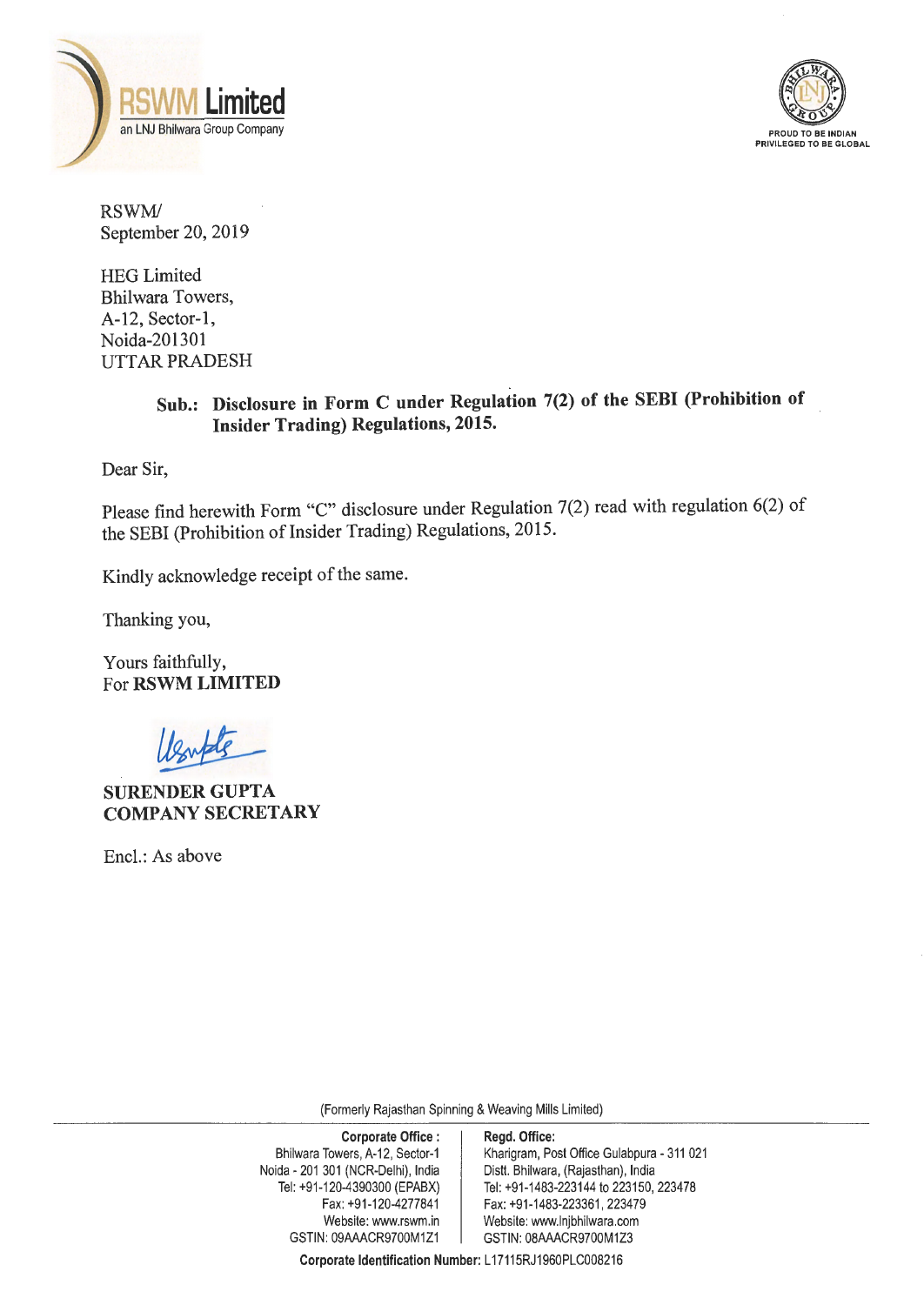**FORM C** 

SEBI (Prohibition of Insider Trading) Regulations, 2015 [Regulation 7 (2) read with Regulation 6(2) - Continual disclosure]

Name of the company: HEG LIMITED ISIN of the company: INE545A01016

Details of change in holding of Securities of Promoter, Employee or Director of a listed company and other such persons as mentioned in Regulation 6(2).

| Name, PAN, CIN/DIN, & address<br>with contact nos                                                                    | Category of<br>Person<br>(Promoters/<br>KMP/<br>Directors /<br>Immediate<br>relative to /<br>others etc) | Securities held prior to<br>acquisition / disposal                                                     |                                       | Securities acquired/Disposed                                                                               |                 |                 | Securities held post<br>acquisition/disposal                             |                                                                                                        | Date of allotment<br>advice/acquisition of<br>shares/ sale of shares<br>specify |            | Date of<br>intimation<br>to<br>company | Mode of<br>acquisition /<br>disposal (on<br>market/public/<br>rights/<br>preferential<br>offer / off<br>market/ Inter-<br>se transfer,<br>ESOPs etc.) |                    |
|----------------------------------------------------------------------------------------------------------------------|----------------------------------------------------------------------------------------------------------|--------------------------------------------------------------------------------------------------------|---------------------------------------|------------------------------------------------------------------------------------------------------------|-----------------|-----------------|--------------------------------------------------------------------------|--------------------------------------------------------------------------------------------------------|---------------------------------------------------------------------------------|------------|----------------------------------------|-------------------------------------------------------------------------------------------------------------------------------------------------------|--------------------|
|                                                                                                                      |                                                                                                          | Type of<br>security<br>(For eg. $-$<br>Shares,<br>Warrants,<br>Converti<br>ble<br>Debentur<br>es etc.) | No. and<br>$%$ of<br>shareh<br>olding | Type of<br>security<br>$(For eq. -$<br>Shares,<br>Warran<br>ts.<br>Convert<br>ible<br>Debent<br>ures etc.) | <b>No</b>       | Value*          | Transact<br>ion Type<br>(Buy/<br>Sale/<br>Pledge /<br>Revoke/<br>Invoke) | Type of<br>security<br>$(For eq. -$<br>Shares,<br>Warrants.<br>Converti<br>ble<br>Debentur<br>es etc.) | No. and %<br>of<br>shareholdi<br>ng                                             | From       | To                                     |                                                                                                                                                       |                    |
|                                                                                                                      | $\overline{2}$                                                                                           | 3                                                                                                      | 4                                     | 5                                                                                                          | $6\phantom{.}6$ | $\overline{7}$  | 8                                                                        | 9                                                                                                      | 10                                                                              | 11         | 12                                     | 13                                                                                                                                                    | 14                 |
| <b>RSWM Limited</b><br>CIN No.-<br>L17115RJ1960PLC008216,<br>PAN No.- AAACR9700M                                     | Member of<br>Promoter<br>Group                                                                           | Equity<br><b>Shares</b>                                                                                | 5,56,277<br>1.44%                     | Equity<br>Shares                                                                                           | 1,00,072        | 12,23,84,890.80 | Sale                                                                     | Equity<br><b>Shares</b>                                                                                | 4,56,205<br>1.18%                                                               | 18-09-2019 | 18-09-2019                             | 20-09-2019                                                                                                                                            | <b>Market Sale</b> |
| <b>Address:</b><br>Khangram, Post Office<br>Gulabpura-311021, Distt. Bhilwara<br>Rajasthan<br>Ph No.-+91-120-4390300 |                                                                                                          | Equity<br><b>Shares</b>                                                                                | 4,56,205<br>1.18%                     | Equity<br><b>Shares</b>                                                                                    | 59,928          | 7,31,25,202.42  | Sale                                                                     | Equity<br><b>Shares</b>                                                                                | 3,96,277<br>1.03%                                                               | 18-09-2019 | 18-09-2019                             | 20-09-2019                                                                                                                                            | <b>Market Sale</b> |

Note: "Securities" shall have the meaning as defined under regulation 2(1)(i) of SEBI (Prohibition of Insider Trading) Regulations, 2015.

\* Inclusive all expenses